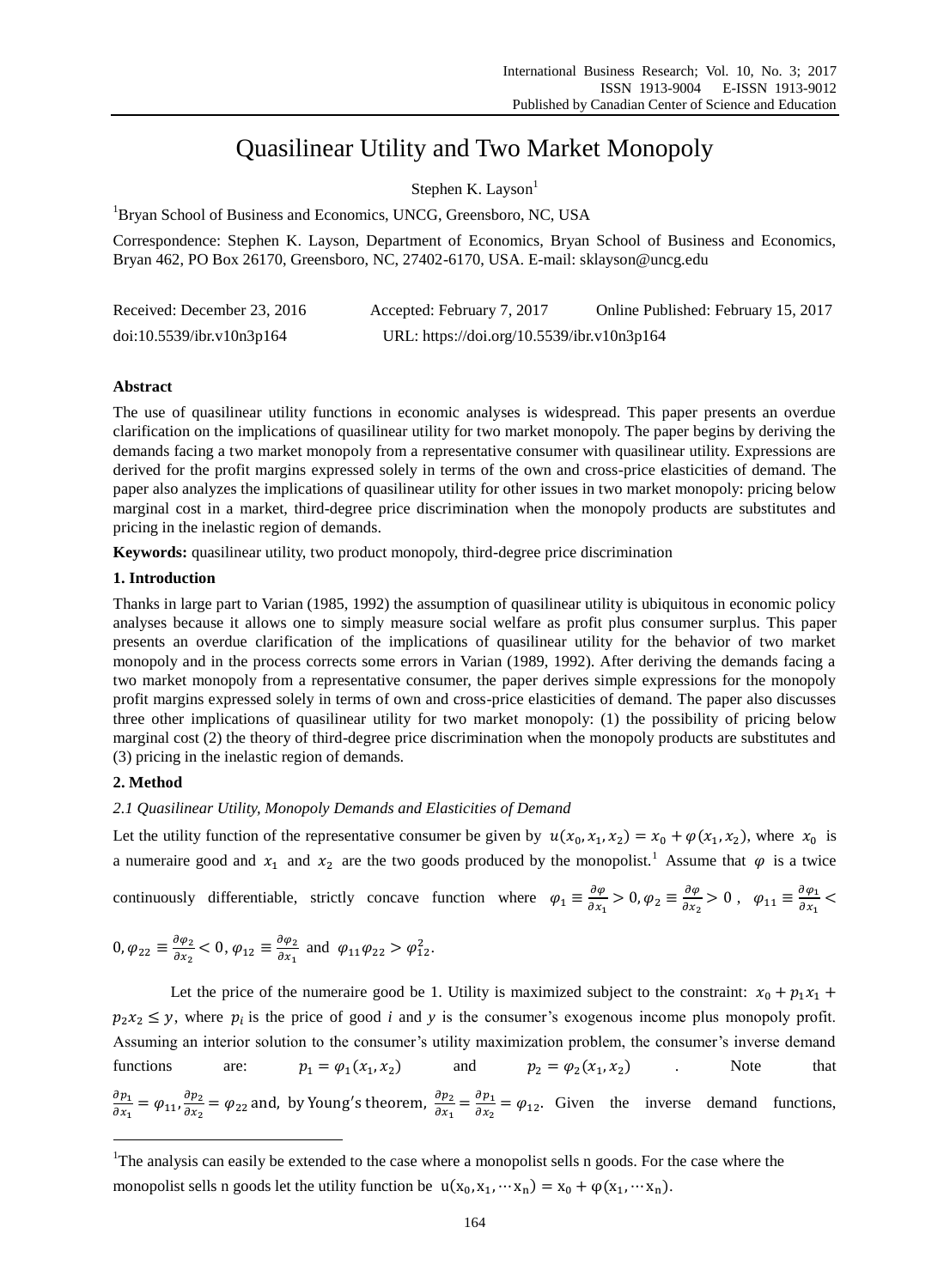$\varphi_1(x_1, x_2)$  and  $\varphi_2(x_1, x_2)$ , one might ask under what conditions do the demand functions  $x_1(p_1, p_2)$  and  $x_2(p_1, p_2)$  exist and how are the partial derivatives of these demand functions related to the partial derivatives of the inverse demand functions?

Write the inverse demand functions as

(1) 
$$
F^{i}(p_{i}, x_{1}, x_{2}) = p_{i} - \varphi_{i}(x_{1}, x_{2}) = 0
$$
,  $i = 1,2$ .

Using the implicit function theorem we know that the demand functions  $x_i = x_i(p_1, p_2)$ ,  $i = 1, 2$ , exist in a

neighborhood around a point that satisfies equation (1) as long as the Jacobian  $|J| = |$  $\partial F^1$  $\partial x_1$  $\partial F^1$  $\partial x_2$  $\begin{vmatrix} \frac{\partial x_1}{\partial F^2} & \frac{\partial x_2}{\partial F^2} \end{vmatrix} = \varphi_{11}\varphi_{22}$  $\partial x_1$  $\partial x_2$ 

 $\varphi_{12}^2 \neq 0$ . Because  $\varphi(x_1, x_2)$  is by assumption strictly concave it follows that the Jacobian is always positive and that the demand functions  $x_i = x_i(p_1, p_2)$  do exist at every point satisfying equation (1).

The implicit function rule of differentiation applied to equation (1) yields:

$$
(2) \frac{\partial x_1}{\partial p_1} = \frac{\varphi_{22}}{\varphi_{11}\varphi_{22} - \varphi_{12}^2} < 0
$$
  

$$
(3) \frac{\partial x_2}{\partial p_2} = \frac{\varphi_{11}}{\varphi_{11}\varphi_{22} - \varphi_{12}^2} < 0
$$

and

 $\overline{a}$ 

(4) 
$$
\frac{\partial x_1}{\partial p_2} = \frac{\partial x_2}{\partial p_1} = \frac{-\varphi_{12}}{\varphi_{11}\varphi_{22} - \varphi_{12}^2} \ .
$$

 $\frac{\varphi_{11}}{\varphi_{11}\varphi_{22}-\varphi_{12}^2}<0$ 

The sign of  $\varphi_{12}$  determines whether products 1 and 2 are substitutes, complements or independent. Products 1 and 2 are substitutes, that is  $\frac{\partial x_1}{\partial p_2} = \frac{\partial x_2}{\partial p_1}$  $\frac{\partial x_2}{\partial p_1} > 0$ , if and only if  $\varphi_{12} < 0$ .<sup>2</sup> Products 1 and 2 are complements, that is  $\partial x_1$  $\frac{\partial x_1}{\partial p_2} = \frac{\partial x_2}{\partial p_1}$  $\frac{\partial x_2}{\partial p_1}$  < 0, if and only if  $\varphi_{12}$ >0. The intuition for these latter results is that when products 1 and 2 are substitutes (complements) an increase in production of good 1 lowers (raises) the marginal utility of good 2 and lowers (raises) the maximum amount the representative consumer is willing to pay for good 2. Finally, if  $\varphi_{12} = 0, \quad \frac{\partial x_1}{\partial x_2}$  $\frac{\partial x_1}{\partial p_2} = \frac{\partial x_2}{\partial p_1}$  $\frac{\partial x_2}{\partial p_1}$  = 0, the two demand functions are independent. Only in this special case will it be true that  $\partial x_i$  $\frac{\partial x_i}{\partial p_i} = \frac{1}{\varphi_i}$  $rac{1}{\varphi_{ii}} = \frac{1}{\frac{\partial p}{\partial x}}$  $\partial p_i$  $\partial x_i$ . 3

From the strict concavity of  $\varphi(x_1, x_2)$  and equations (2) - (4) it also follows that  $\frac{\partial x_1}{\partial p_1}$  $\partial x_2$  $\frac{\partial x_2}{\partial p_2} > \left(\frac{\partial x_1}{\partial p_2}\right)$  $\left(\frac{\partial x_1}{\partial p_2}\right)\left(\frac{\partial x_2}{\partial p_1}\right)$  $\frac{\partial x_2}{\partial p_1}$ . Letting

 $e_{ij} \equiv \frac{\partial x_j}{\partial x_i}$  $\partial p_i$  $p_i$  $\frac{di}{x_j}$  be the elasticity of product *j* with respect to the price of product *i*, the previous inequality expressed

<sup>2</sup>Varian (1989, p. 619, 1992, p. 249) mistakenly states that  $\frac{\partial p_2}{\partial x_1} > 0$  when products 1 and 2 are substitutes. Note also from equation (4) that  $\frac{\partial x_i}{\partial p_j} \neq 1/\frac{\partial p_j}{\partial x_i}$  $\sqrt{\frac{\partial p_j}{\partial x_i}}$  for  $i \neq j$ .

<sup>3</sup>Varian (1989, p. 618, 1992, p. 249) incorrectly assumes that  $\frac{\partial x_i}{\partial p_i} = 1/\frac{\partial p_i}{\partial x_i}$  $\sqrt{\frac{\partial p_i}{\partial x_i}}$  when the two products are substitutes.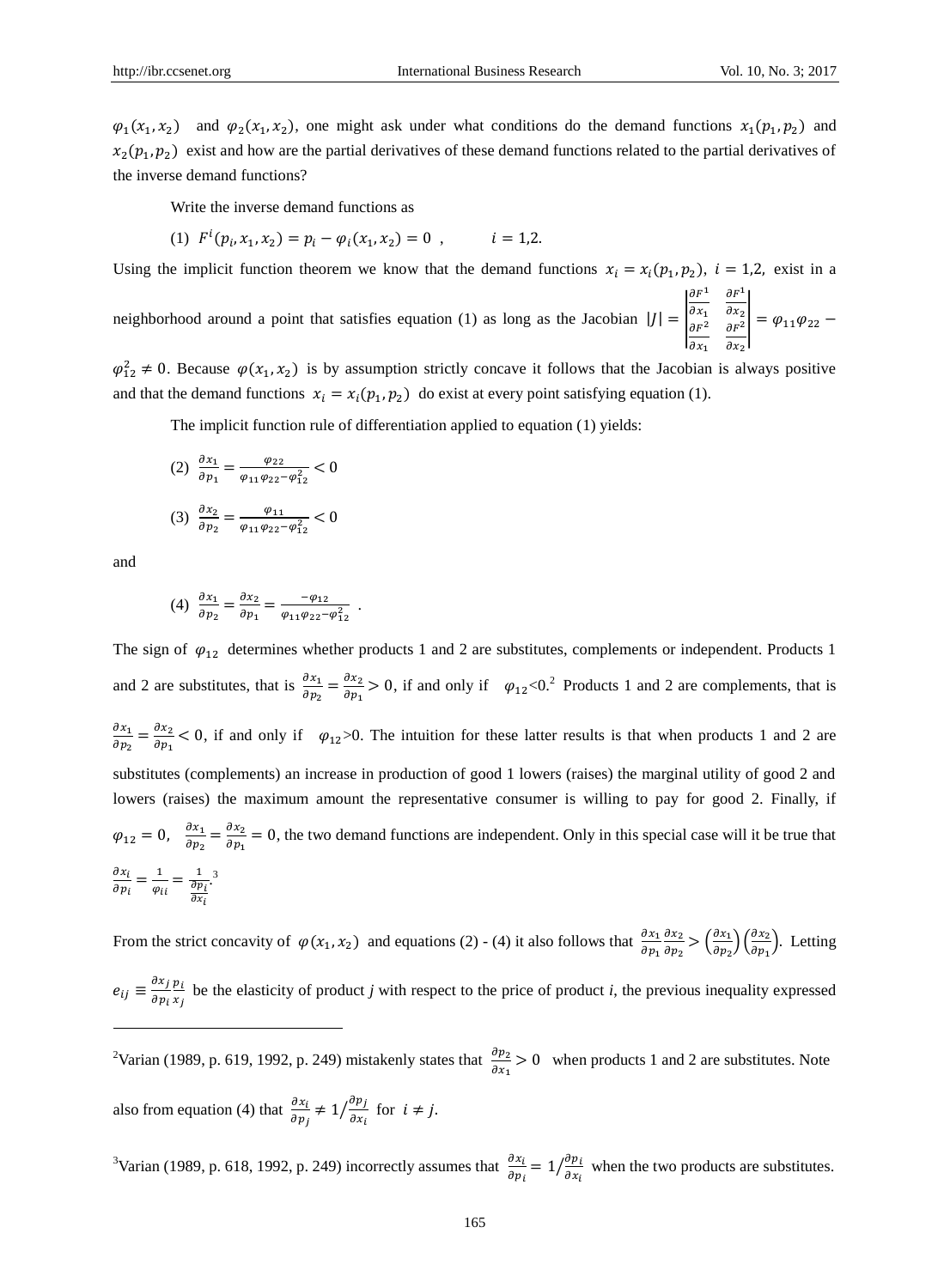in elasticity form is

$$
(5) e_{11}e_{22} - e_{12}e_{21} > 0
$$

2.2 *Profit maximization for a two product firm*

Let the profit function for a two-market monopoly be  $\pi(p_1, p_2) (p_1 - c_1)x_1 + (p_2 - c_2)x_2$ , where  $c_1$  is constant marginal cost in market 1 and  $c_2$  is constant marginal cost in market 2. The first order conditions for profit maximization are:

(6) 
$$
\pi_1 = \frac{\partial \pi}{\partial p_1} = x_1 + (p_1 - c_1) \frac{\partial x_1}{\partial p_1} + (p_2 - c_2) \frac{\partial x_2}{\partial p_1} = 0
$$
  
(7)  $\pi_2 = \frac{\partial \pi}{\partial p_2} = x_2 + (p_1 - c_1) \frac{\partial x_1}{\partial p_2} + (p_2 - c_2) \frac{\partial x_2}{\partial p_2} = 0$ 

Let the profit margin in market *i* be  $m_i = \frac{p_i - c_i}{n_i}$  $\frac{i-c_i}{p_i}$ . Using the cross-price symmetry result  $\frac{\partial x_1}{\partial p_2} = \frac{\partial x_2}{\partial p_1}$  $\frac{\partial x_2}{\partial p_1},$ equations (6) and (7) with some algebraic manipulation may be rewritten as:

- (8)  $m_1 e_{11} + m_2 e_{21} = -1$
- (9)  $m_1e_{12} + m_2e_{22} = -1$

Solving for the profit maximizing values of the profit margins yields:

(10)  $m_1^* = \frac{-e_{22}+e_{21}}{e_{11}e_{22}-e_{121}}$  $e_{11}e_{22} - e_{12}e_{21}$ 

(11) 
$$
m_2^* = \frac{-e_{11} + e_{12}}{e_{11}e_{22} - e_{12}e_{21}}
$$

It is assumed that the second order sufficient conditions for a maximum are satisfied at the profit margins given by equations (10) and (11). For  $e_{12} = e_{21} = 0$ , equations (10) and (11) simplify to  $m_1^* = -\frac{1}{e_1}$  $e_{11}$ 

and  $m_2^* = -\frac{1}{a_1}$  $\frac{1}{e_{22}}$ .

The profit margin expressions given by equations (10) and (11) above are similar but somewhat simpler than expressions developed by Forbes (1988, 62). Forbes' expressions for the profit maximizing profit margins are:  $m_1^* = \frac{-e_{22}+e_{12}\frac{R_2}{R_1}}{e_{12}e_{21}+e_{22}e_{31}}$  $\frac{-e_{22}+e_{12}\frac{R_2}{R_1}}{e_{11}e_{22}-e_{12}e_{21}}$  and  $m_2^* = \frac{-e_{11}+e_{21}\frac{R_1}{R_2}}{e_{11}e_{22}-e_{12}e_{21}}$  $\frac{1122R_2}{e_{11}e_{22}-e_{12}e_{21}}$ , where  $R_i = p_i x_i$ . Assuming cross-price symmetry it is easy to show that  $e_{21} = e_{12} \frac{R_2}{R_1}$  $\frac{R_2}{R_1}$  and  $e_{12} = e_{21} \frac{R_1}{R_2}$  $\frac{k_1}{k_2}$ . Tirole's (1988,70) expressions for the profit maximizing profit margins in the two good case are:  $m_1^* = -\frac{1}{a}$  $\frac{1}{e_{11}} - m_2^* \frac{R_2 e_{12}}{R_1 e_{11}}$  $\frac{R_2 e_{12}}{R_1 e_{11}}$  and  $m_2^* = -\frac{1}{e_2}$  $\frac{1}{e_{22}} - m_1^* \frac{R_1 e_{21}}{R_2 e_{22}}$  $\frac{n_1e_{21}}{R_2e_{22}}$ , which with some algebra can be shown to be equivalent to Forbes' expressions.

#### **3. Results**

l

# *3.1 Pricing below Marginal Cost under Two Market Monopoly*

It has been well known for some time that if the two products are complements then it's possible that price may be below marginal cost in one market.<sup>4</sup> See Allen (1938, 359-62) and the references cited therein. Without loss

<sup>&</sup>lt;sup>4</sup>If price were below marginal cost in both markets the monopolist's profit would be negative.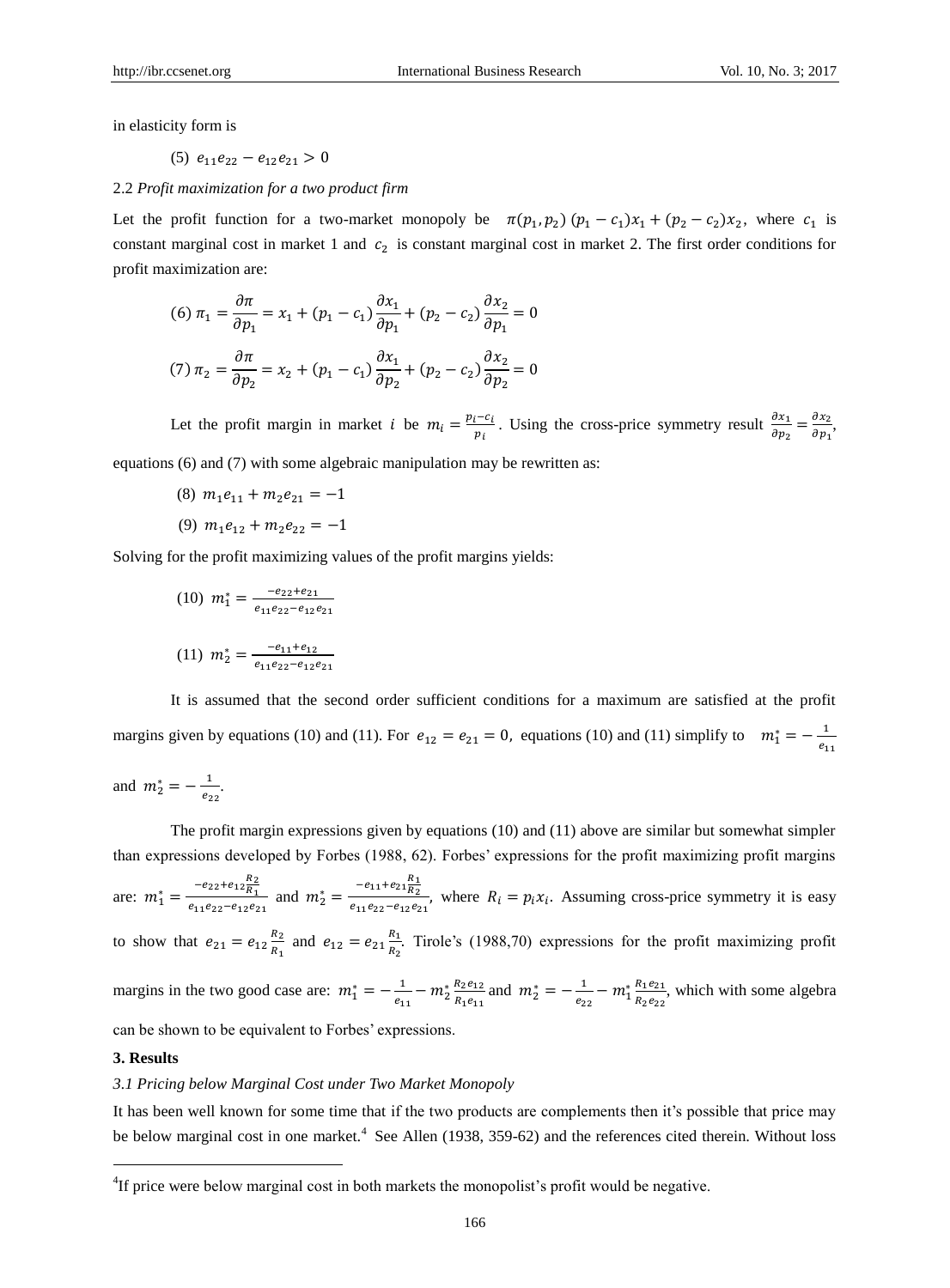of generality let  $m_1^* > m_2^*$ . From equation (10) the condition for price to be below marginal cost in market 2 in the present model is  $e_{11} - e_{12} > 0$ . Because  $e_{11}$  is assumed to be negative, for the profit margin to be negative in market 2 we must have  $e_{12}$  <0 and  $|e_{12}| > |e_{11}|$ . For example, a baseball team that sells beer (product 2) and tickets (product 1) would price beer below its marginal cost if lowering the price of tickets by 1% led to a greater % increase in beer sold than the % increase in tickets sold.

#### *3.2 Third-degree Price Discrimination When Demands Are Interdependent*

Suppose a monopolist sells a single product with the equal marginal costs in two markets at different prices but the two markets are not perfectly sealed off from each other so that there is some substitution between the markets. See for example Varian's discussion (1989, 1992) of this subject. An example of this type of price discrimination is a movie theatre that shows afternoon movies at a lower price than the same movie shown at night. Because movies shown at night and during the day are substitutes,  $e_{12}$ ,  $e_{21} > 0$ . Profit maximization for the price discriminating monopolist requires satisfying equations (10) and (11). The condition for  $m_1^* > m_2^*$  is  $-e_{22} + e_{21} > -e_{11} + e_{12}$ . Note if  $e_{12} = e_{21}$  then the previous condition reduces to  $|e_{22}| > |e_{11}|$ , which is the well known result that a price discriminating monopoly has a lower profit margin in the more elastic market.

#### *3.3 Pricing in the Inelastic Regions of Demands*

It is well known that an unregulated single-product monopolist will never operate in the price inelastic region of demand because that implies marginal revenue is negative. We now investigate whether this result extends to the case of a two-market monopoly. Because  $m_1^* \leq 1$  and  $m_2^* \leq 1$ , we can derive the following inequalities from equations (10) and (11):

- (12)  $e_{21}(e_{12} + 1) \le e_{22}(e_{11} + 1)$  (holds with equality if  $m_1^* = 1$ )
- (13)  $e_{12}(e_{21} + 1) \le e_{11}(e_{22} + 1)$  (holds with equality if  $m_2^* = 1$ )

If  $|e_{11}| < 1$  then from inequality (12) we must have  $e_{12} < 0, e_{21} < 0$  and  $|e_{12}| < 1$ . In words, if demand is inelastic in market 1, then the two products must be complements and the absolute value of  $e_{12}$  must be less than 1. Similarly, if demand is price inelastic in market 2 inequality (13) implies that the two products must be complements and that the absolute value of  $e_{21}$  must be less than 1. To verify that both markets can have price inelastic demands, let  $e_{11} = -0.8$ ,  $e_{22} = -0.9$ ,  $e_{12} = e_{21} - 0.5$ . From equations (10) and (11) we find  $m_1^* = .851$  and  $m_2^* = .638$ .

If marginal cost is zero in a market, the two products are complements and the absolute values of the cross-price elasticities are less than 1, then it must be the case that demand is inelastic in that market. Consider the case where  $c_1 = 0$  and hence  $m_1^* = 1$ . If  $e_{12}, e_{21} < 0$ , and  $|e_{12}| < 1$  then it follows from equation (12) that  $|e_{11}| < 1$ . Similarly if  $c_2 = 0$  and hence  $m_2^* = 1$ , then  $e_{12}, e_{21} < 0$ , and  $|e_{21}| < 1$  implies  $|e_{22}| < 1$ . Finally, consider the case where  $c_1 = c_2 = 0$  which implies  $m_1^* = m_2^* = 1$ , then  $e_{12}, e_{21} < 0$ ,  $|e_{12}| < 1$  and  $|e_{21}| < 1$  implies  $|e_{11}| < 1$  and  $|e_{22}| < 1$ .

Major league sports teams provide a good application of ticket pricing in the inelastic region of demand. All major league sports teams can be regarded as multiproduct monopolies selling complementary goods: tickets and concessions. The marginal cost of allowing another person to see a game is nearly zero as long as there are empty seats. It follows from the discussion above that ticket prices should be set in the inelastic region of demand as long as the absolute value of the cross-price elasticity of demand for concessions with respect to ticket prices is less than 1. Fort (2004) and Krautmann and Berri (2007) both argue forcefully that ticket pricing in the inelastic region of demand is commonplace in sporting events.

## **4. Discussion**

This paper has clarified several implications of the assumption of quasilinear utility for two market monopoly. After deriving the demands facing a two market monopoly from a representative consumer, this paper derives